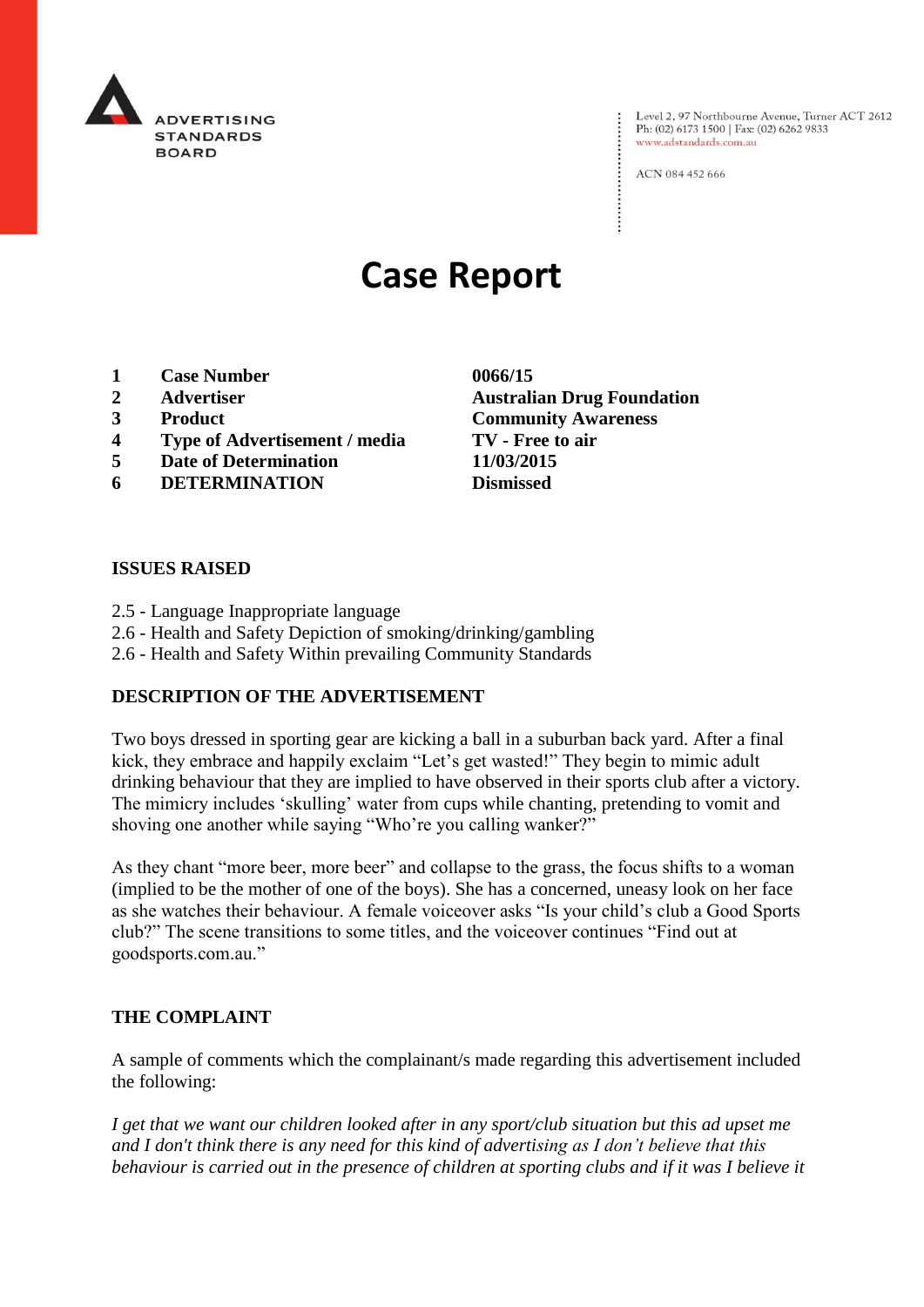*is the responsibility of the child's parent to remove them from any such situation.*

*The depiction of children consuming alcohol. The profanities from the mouths of the children. Being a father of an 11 year old I found it very offensive and my daughter was horrified.*

## **THE ADVERTISER'S RESPONSE**

Comments which the advertiser made in response to the complainant/s regarding this advertisement include the following:

*Thank you for your recent correspondence in regards to the Australian Drug Foundation's current Good Sports 'Kids learn a lot' National Awareness Campaign. This campaign is an above-the-line television and digital advertising campaign, with a newly-created TVC at its centre. The campaign is running from 11 January to 22 March 2015, and will be measured against metrics relating to enhanced awareness of program and cause.*

*In addition to a formal response to the complaint received by the ASB, I include some background information about the Australian Drug Foundation and the Good Sports program for your consideration:*

### *(a) Australian Drug Foundation*

*The Australian Drug Foundation (ADF) is an Australian not-for-profit organisation with a mission to reduce community harm from alcohol and other drugs. Celebrating more than 50 years of service, the ADF is a leading, evidence-based organisation committed to prevention, public education and information resources that support a reduction in risky drug-taking behaviours and enhanced community cohesion. As well as community and workplace programs, we have recently developed our first major social marketing campaign to grow awareness of this cause, and therefore achieve our vision of creating stronger communities and healthier people.*

*The Australian Drug Foundation's organisational values are Respect, Integrity, Accountability and Innovation.*

### *(b) Good Sports Prevention Program*

*For more than a decade the Australian Drug Foundation's Good Sports program has been helping community sports clubs to tackle binge drinking behaviours in sport. We do this by helping clubs take practical steps to better manage the service and consumption of alcohol at their club. In some locations, the Good Sports program also facilitates action on safe transport practices (to prevent drink driving), and introduced initiatives to reduce smoking, increase healthy food supply and improve mental health.* 

*Since launching in 2000, Good Sports has been well-received by the local sporting community. The program is now working with 6500 clubs across 70 codes in every state and territory in Australia. With more than 6500 clubs participating in 2014-15, the Good Sports program was proven in a recent four-year random control trial to reduce risky drinking behaviours by 30% against non-participating clubs.*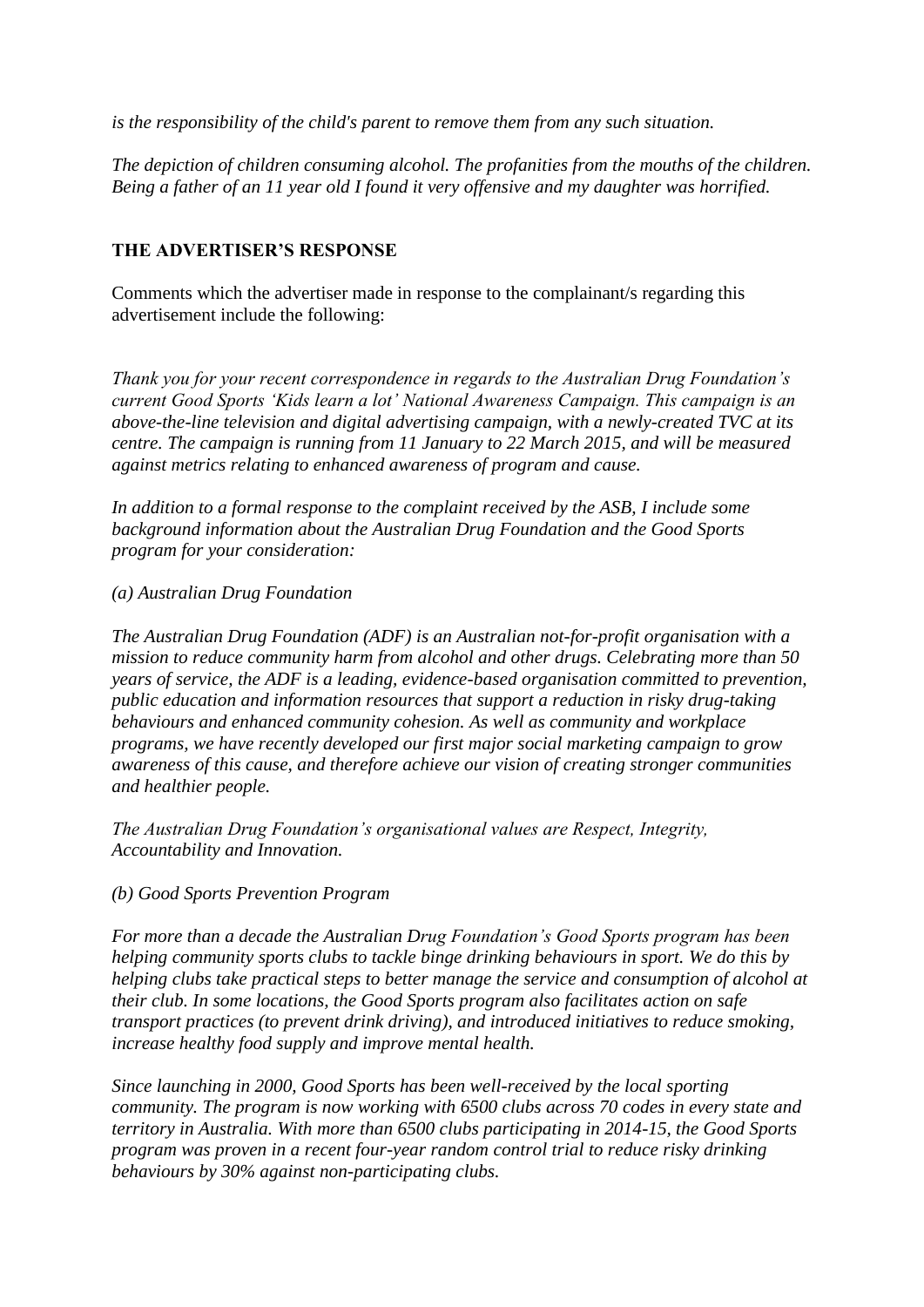*Good Sports is Australia's most successful health promotion program in sport, and the flagship program of the Australian Drug Foundation. KPMG's independent economic analysis has shown that for every \$1 invested in a Good Sports club, up to \$4.20 is saved through reductions in alcohol related harm, including road accidents.* 

*Importantly, Good Sports is successful because it empowers clubs to reflect on the example the club's culture provides to its players, members and spectators. Good Sports Project Officers support clubs to make decisions about the culture they want to foster, and provide local leaders with the tools to ensure a more family-friendly environment for children and young people.* 

*More information about Good Sports is available at www.goodsports.com.au.* 

*Response to complaint*

*The Australian Drug Foundation takes seriously this complaint from a member of the general public, and respectfully submits the following information as mitigation to assist the Bureau in understanding our position. In reference to http://aana.com.au/content/uploads/2014/05/AANA-Code-For-Marketing-Advertising-Communications-To-Children.pdf, http://aana.com.au/content/uploads/2014/05/AANA-Food-Beverages-Advertising-Marketing-Communications-Code.pdf and 2.5 and 2.6 of the AANA Code of Ethics, please note:*

*1. The TVC is CAD-rated M. In our planning and scheduling of television media (including bonus and CSA spots on free-to-air TV), our media buyer, Mitchell & Partners worked closely with the relevant stations to ensure the ad is only shown during adult viewing times. This is after 8:30pm on free to air, and after 11:30pm on FOXTEL. Despite the fact alcohol advertisers are free to advertise during the daytime in a live sports broadcast, our ad is targeted toward parents of children 8-12years, and was deemed not appropriate for daytime viewing.*

*2. We recently received confirmation in writing from Mitchell & Partners that the campaign was booked on 9jumpin to target All People 18+ with Mi9. While the campaign is booked to target people 18+, this is not necessarily a fool-proof system as their age targeting is based on Microsoft User ID's (they have over 14.2 million active IDs generated from Outlook, Skype, Xbox and Windows8): "If someone is using a shared computer, they will be targeted based on the age of the registered user, for example, if a parent has Outlook, age targeting assumes 18+ even when a minor is using the computer. While age targeting is not an exact science, unfortunately this will be the same across most major digital publishers. Mi9 have delivered on what was agreed in regards to targeting. However, in this instance, some responsibility needs to fall to the parent to monitor what the child is watching."*

*3. The Good Sports campaign is a timely social marketing campaign designed to raise awareness of the impacts of alcohol for children and young people in relation to local and state-level sport. We agree it is uncomfortable watching children act drunk and using the word 'wanker'; however, the uncomfortable reality is that young people are exposed to Australia's culture of boozy profanities and risky drinking behaviour every day. 'Wanker' is a commonly used word, and its use effectively underscores how drunken behaviour might be observed and understood through the eyes of children.*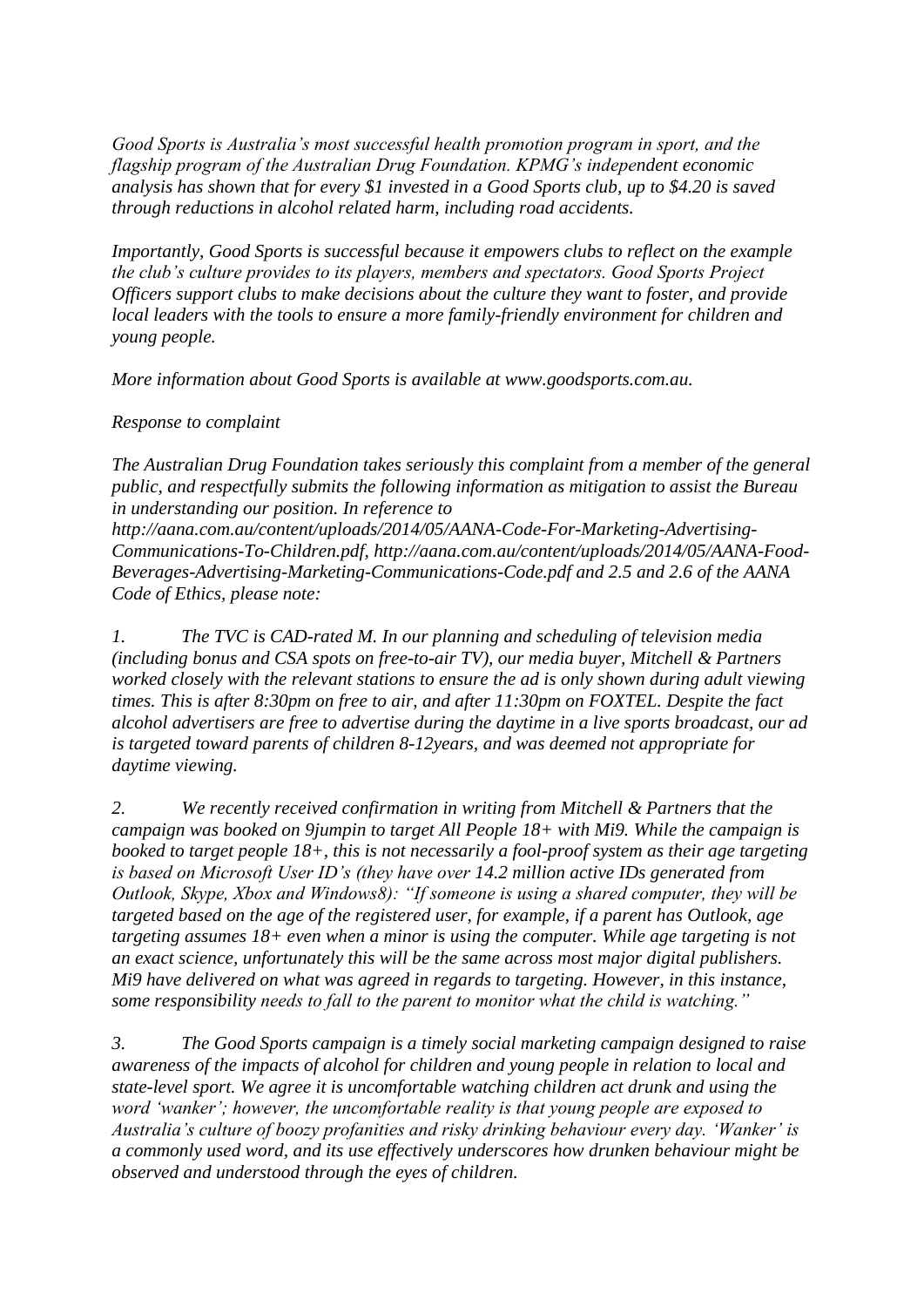*Alcohol-related injury and illness kills more than 5,500 people in Australia each year, hospitalising 160,000 others. Alcohol is responsible for more harm than all other illicit drugs combined, and is a serious public health issue. In fact, alcohol kills more people than the road toll, so we believe some adult viewer discomfort is worthwhile if it leads to harm reduction and prevention of deaths and suffering, by highlighting how young people might adopt healthier habits for the future.*

*When developing the advertising content, the Australian Drug Foundation deliberately chose a creative approach that forces the target audience - that is, parents - to not 'opt-out' of the issue.* 

*4. This campaign has received an overwhelming amount of positive support on social and mainstream media, including 33k Facebook views, and coverage in every major national paper and radio station. Major sports figures, other national charities, state and national sporting agencies, parents, local councils, health agencies and academics in the field of preventive health have all endorsed, tweeted and shared the TVC with their networks as well. The campaign launched on 15 January on Channel 9's Today Show with our campaign Ambassador and Father of the Year Andrew Gaze. The launch was viewed by 175k morning viewers.* 

*Other than the complaint received by the ASB, we have received less than five complaints for this advertisement:*

*• Complaint #1 - Alcohol is not as big an issue as aggressive parents at sports fields, and the ADF should be focussing on fixing that issue.*

*• Complaint #2 - Not all non-Good Sports Clubs are bad role models for kids, and not all Good Sports accredited clubs always behave well.*

*• Complaint # 3 &# 4 – Upset at the depiction of children consuming alcohol and the impression children might get from the advertisement.*

*5. Both of the child actors in the television ad were paid actors sourced through professional theatrical agents. With their parents, both boys received a pre-shoot education session with a healthcare professional and ADF expert staff ensuring the children were aware of their roles and the seriousness of this cause. At that time, the boys asked numerous questions to better understand the objectives and purpose of the TVC.* 

*The boys' two mothers were in attendance throughout the day of the shoot, as was a paid nurse. Every care was taken during the day for the children to have fun during filming, but for them to understand the gravity of the situation they were role-playing as well. The boys are clearly drinking water in the commercial, and there is no suggestion whatsoever that they are actually drunk.*

*The Australian Drug Foundation has confidently achieved the campaign objective of raising awareness of the issue of binge drinking in sports clubs, by encouraging parents and sports leaders to question the impact of their behaviours upon children and young people. We have done this in a way that has not caused harm to children, nor offence to the vast majority of adults who have viewed the ad. We believe the language of the ad is not offensive to most*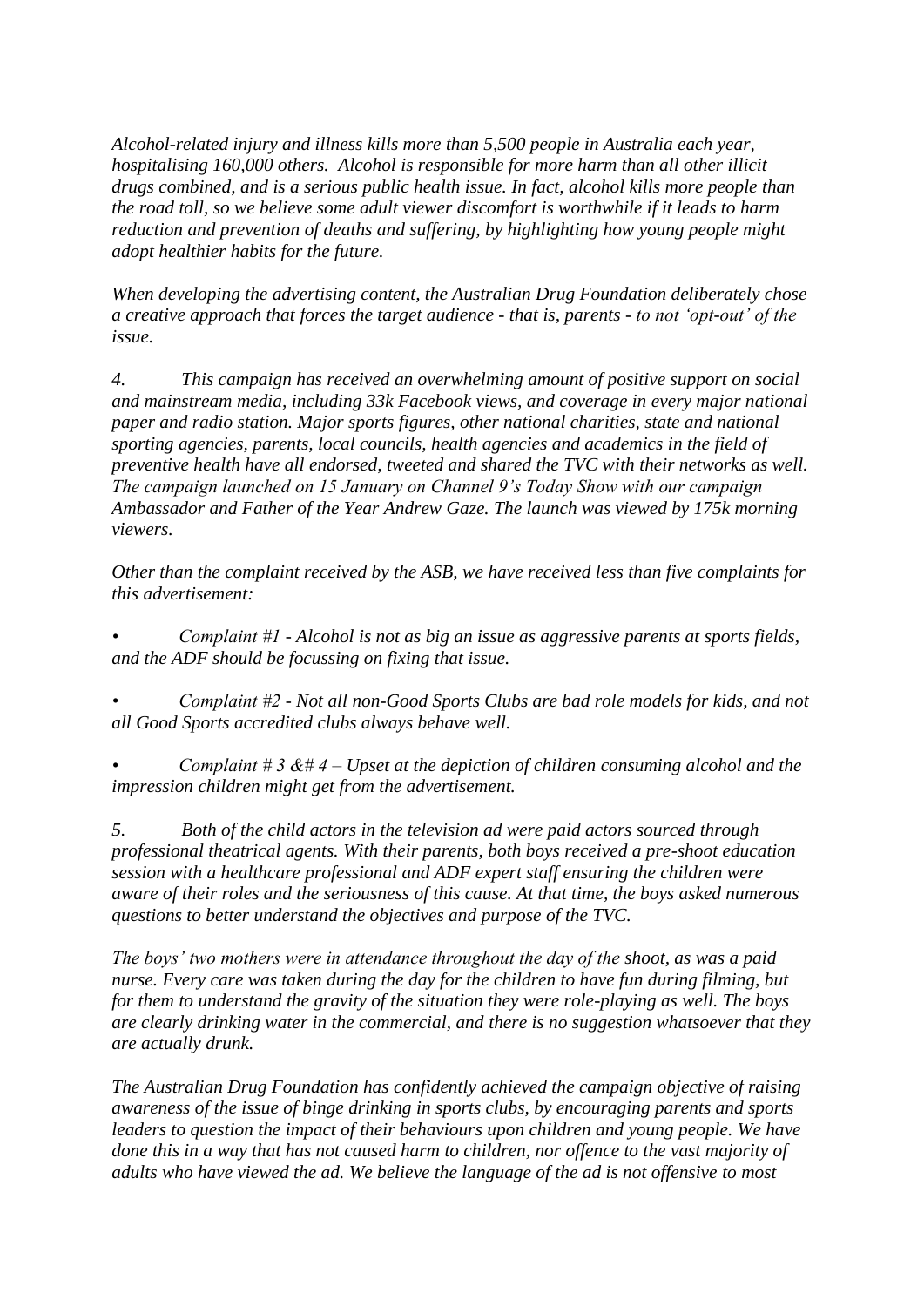*adult Australians; that the planning has largely mitigated against children viewing the ad; and that all issues of health and safety - in particular for child welfare and wellbeing - were managed appropriately throughout the planning and rollout of this Campaign.*

*Thank you for your consideration. We look forward to the opportunity to discuss the Campaign further with the Advertising Standards Bureau should it be required.*

# **THE DETERMINATION**

The Advertising Standards Board ("Board") considered whether this advertisement breaches Section 2 of the Advertiser Code of Ethics (the "Code").

The Board noted the complainant's concerns that the advertisement depicts children consuming alcohol and using a swear word which is not appropriate and breaches Prevailing Community Standards.

The Board viewed the advertisement and noted the advertiser's response.

The Board then considered whether the advertisement was in breach of Section 2.5 of the Code. Section 2.5 of the Code states: "Advertising or Marketing Communications shall only use language which is appropriate in the circumstances (including appropriate for the relevant audience and medium). Strong or obscene language shall be avoided".

The Board noted the advertisement features two young boys imitating the antics of grown men who celebrate sporting achievements by drinking to excess and behaving badly.

The Board noted the advertiser's response that whilst one of the boy's does say 'wanker' this was filmed using paid actors who were closely monitored by their parents and health care professionals throughout the shoot and were counselled regarding the content of the advertisement and the message being delivered. The Board noted that the word 'wanker' would be considered to be offensive by some members of the community but considered that most members of the community would not find it to a word which is strong or obscene. The Board noted that in this instance the word is being spoken by a child which increases its impact however the Board considered that in the context of using children to demonstrate and highlight the inappropriate behaviour of adults the use of the word 'wanker' by a child is not inappropriate in the circumstances.

The Board determined that the advertisement did not breach Section 2.5 of the Code.

The Board considered Section 2.6 of the Code. Section 2.6 of the Code states: "Advertising or Marketing Communications shall not depict material contrary to Prevailing Community